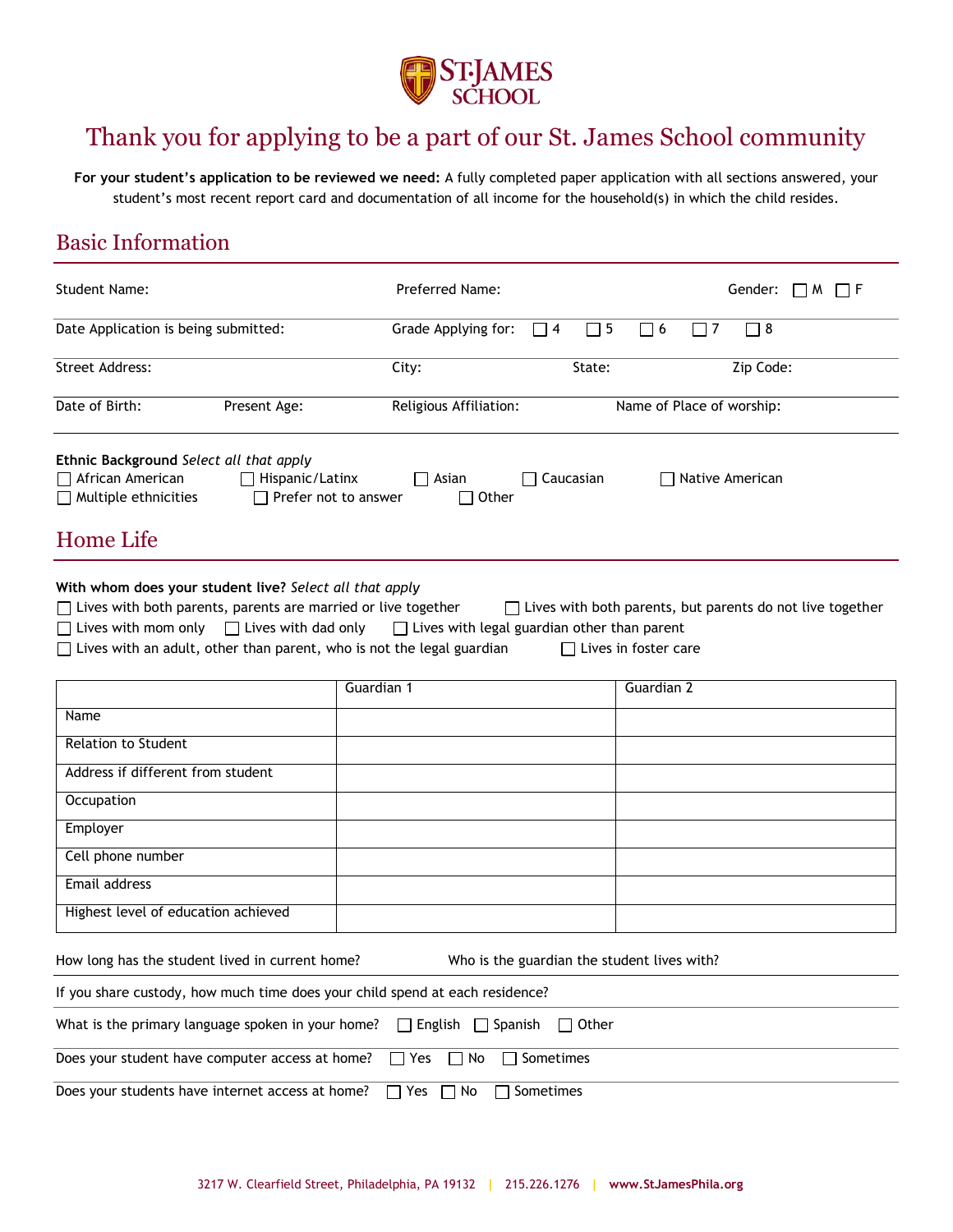Please share the names of additional students (0-17) and adults (17+) living with the student. If your student has multiple addresses please note which children and adults live at each location:

| Child Name        | Age $(0-17)$ | Relationship to Student | <b>School Name</b> |
|-------------------|--------------|-------------------------|--------------------|
|                   |              |                         |                    |
|                   |              |                         |                    |
|                   |              |                         |                    |
|                   |              |                         |                    |
|                   |              |                         |                    |
| <b>Adult Name</b> | Age (18+)    | Relationship to Student | Occupation         |
|                   |              |                         |                    |
|                   |              |                         |                    |
|                   |              |                         |                    |

# School History and Health

List all of the schools your child has attended, beginning with the first school.

| <b>School Name</b> | Grade(s) | Reason for leaving |
|--------------------|----------|--------------------|
|                    |          |                    |
|                    |          |                    |
|                    |          |                    |
|                    |          |                    |

#### Has your student even repeated a grade?  $\Box$  Yes  $\Box$  No If yes, please explain

| Has your student ever been expelled? $\Box$ Yes $\Box$ No<br>How many times?<br>Please explain                                                                                    |
|-----------------------------------------------------------------------------------------------------------------------------------------------------------------------------------|
| Has your student even been suspended? $\Box$ Yes $\Box$ No How many times?<br>Please explain                                                                                      |
| Has your student ever been evaluated for and IEP? $\Box$ Yes $\Box$ No If yes, please explain                                                                                     |
| Does your current currently have an IEP? $\Box$ Yes $\Box$ No If yes, what is their classification?                                                                               |
| IEPs must be shared with the school for students to be admitted                                                                                                                   |
| If your student has 504 plan currently, what is their classification?                                                                                                             |
| 504 plan must be shared with the school for students to be admitted                                                                                                               |
| Has your student even been evaluated for psychological/emotional needs? $\Box$ Yes $\Box$ No If yes, please explain                                                               |
| Is your student presently enrolled in special education programming? $\Box$ Yes<br>$\Box$ No                                                                                      |
| Is your student currently attending counseling or therapy? $\Box$ At school $\Box$ Outside of school<br>$\Box$ No                                                                 |
| Does your student suffer from allergies? $\Box$ Yes $\Box$ No<br>Please list allergies                                                                                            |
| Does your student require medication or an Epipen? $\Box$ Yes $\Box$ No Please list medications                                                                                   |
| Does your student suffer from any serious illness, disability, physical or emotional limitation, depression or other mental illness?<br>$\Box$ Yes<br>$\Box$ No<br>Please explain |
| Does your student have hyperactivity, ADD or ADHD? $\Box$ Yes $\Box$ No                                                                                                           |
| Does your student currently take medication?<br>$\Box$ Yes<br>$\Box$ No                                                                                                           |
| How many days has your student been absent from school in their past school year?                                                                                                 |
| How many times has your student been tardy in their past school year?                                                                                                             |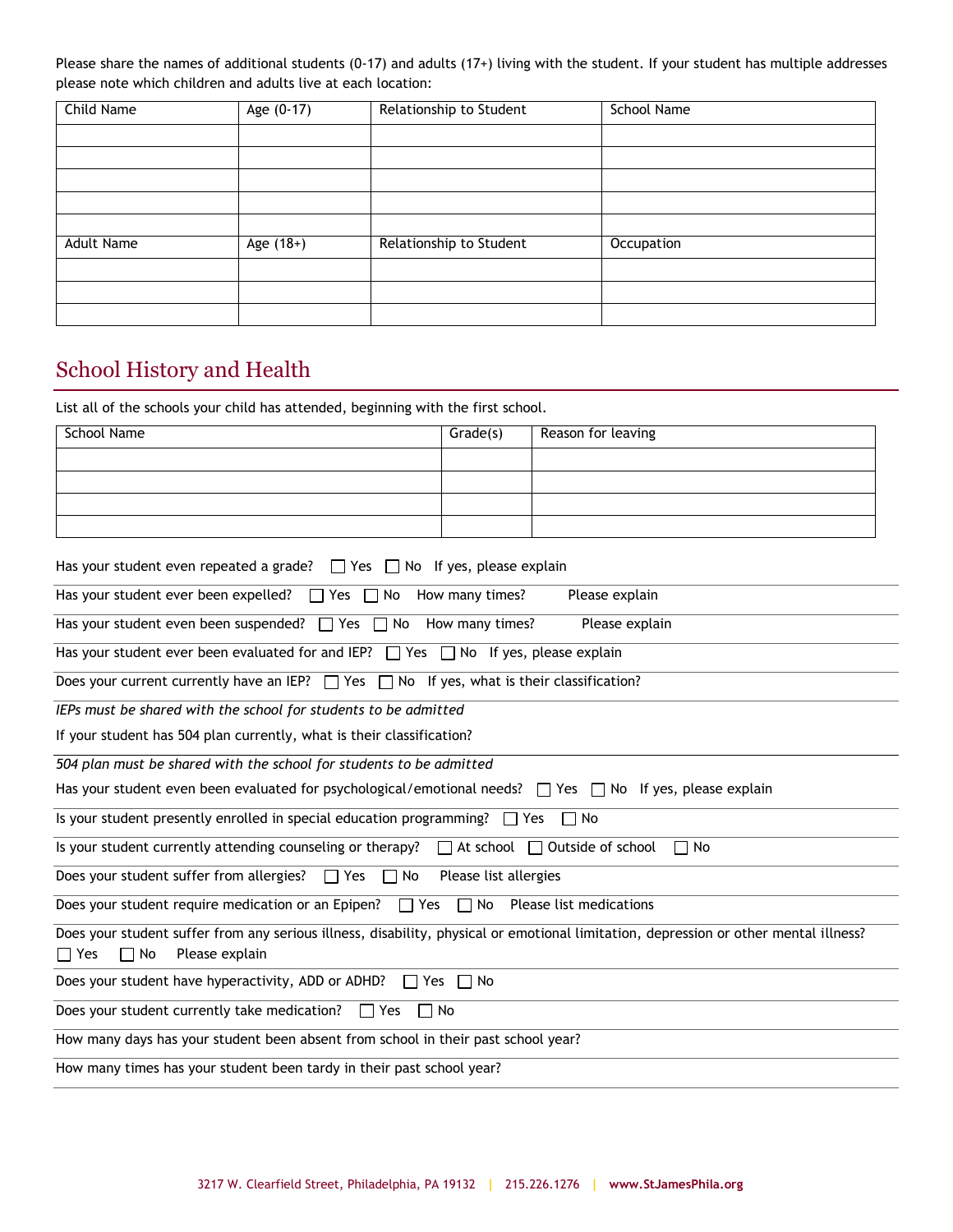#### **Statements**

**Student Statement:** *This response needs to be written by the student applicant.* Why do you wish to attend St. James School? What are you looking for in a new school?

**Parent Statement:** Why do you wish for your student to attend St. James School? What are you looking for in a school for your child?

Please describe any **circumstances** that have impacted your **student's performance in school** – this may be illness, family circumstances, learning difficulties, or trauma.

What **activities**, **hobbies**, **clubs** or **sports** does your student currently participate in?

| How did you hear about St. James School? Check all that apply |                                                 |
|---------------------------------------------------------------|-------------------------------------------------|
| $\Box$ Current student/family (Name:                          | $\Box$ Facebook                                 |
| $\Box$ Saw a flyer (Where?                                    | $\Box$ Through a St. James staff member         |
| $\Box$ Graduate and/or their family (Name                     | $\Box$ My own research                          |
| $\Box$ Walked past the school                                 | $\Box$ Through the Church of St. James the Less |
| $\Box$ Other:                                                 |                                                 |
|                                                               |                                                 |

# Financial Information

| To be eligible to attend St. James School students must be eligible for Free and Reduced Lunch.                    |
|--------------------------------------------------------------------------------------------------------------------|
| How many dependents live within the household?<br>How much yearly employment income does your family receive?      |
| Does your family receive SNAP? $\Box$ No $\Box$ Yes, if yes, how much monthly?<br>Is your work hourly or salaried? |
| Does your family receive TANF? $\Box$ Yes $\Box$ No - If yes, how much monthly?                                    |
| Does your family receive SSI? $\Box$ Yes $\Box$ No - If yes, how much monthly?                                     |
| Does your family receive unemployment? $\Box$ Yes $\Box$ No - If yes, how much monthly?                            |
| Does your family receive workers compensation? $\Box$ Yes $\Box$ No - If yes, how much monthly?                    |
| Does your family receive WIC? $\Box$ Yes $\Box$ No - If yes, how much monthly?                                     |
| Does your family receive Child Support? $\Box$ Yes $\Box$ No - If yes, how much monthly?                           |
| Please detail any other financial support received:                                                                |
|                                                                                                                    |

*Please submit documentation of any income you circled yes for.*